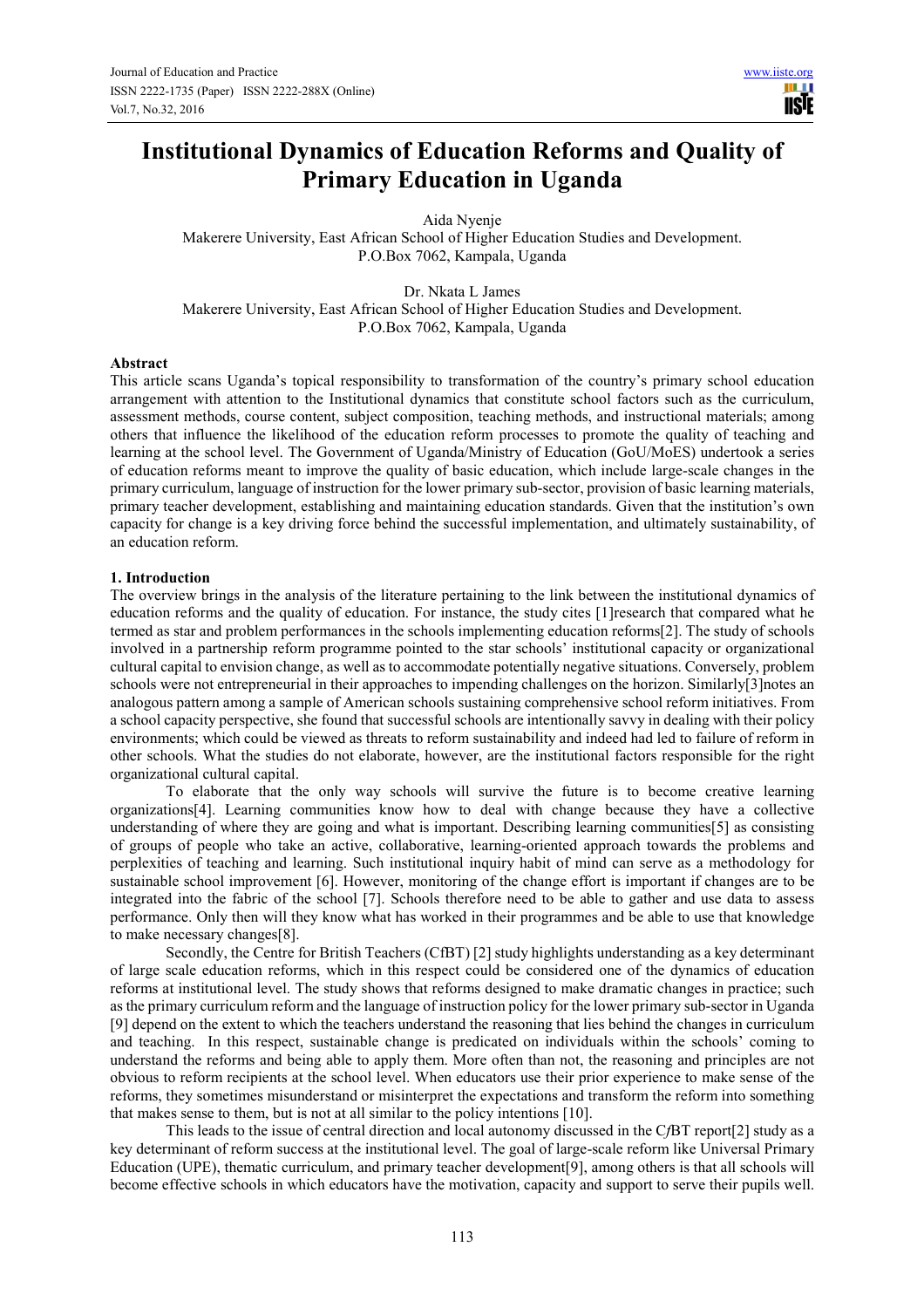In this scenario, the clear and firm central focus serves to direct attention, garner resources, and galvanize action both centrally and locally. At some point, however, centralized efforts fade and lose momentum, and at this point, the impetus for improvement becomes internalized as an important dimension of the work at the institutional level. However, reforms at the institutional level may be superseded by other initiatives that seem more 'today' or may be set aside as no longer in need of attention. A key dilemma here is the tension between central prescription and school autonomy or even reality. Central direction works well in the early phases, when clarity and focus are what is needed. In later phases of the reform's life cycle, however, the situation becomes messier.

Besides, the central government is well suited to setting national priorities, targets, providing resources and setting up a structure of support. The central government however is not well equipped to address a myriad of complex institutional issues. A study of the literature and of several specific cases of large-scale reform suggests how infrastructure might be shaped and directed to manage the transition of reform from a predominantly central responsibility to one that is increasingly in the hands of Local Education Authorities (LEAs)/districts and schools. This reform sustainability requires building ideological commitment and ownership among teachers[11]. The challenge here is to strike a balance between commitment and innovation.

The infrastructure should be increasing the ownership, commitment and capacity of schools to sustain the principles that underlie the reforms and to provide support for ongoing school improvement efforts. This will involve making clear what the key principles are that all schools are expected to meet or follow but, equally critical is to emphasize where schools can, on their own or with other schools, work out what makes most sense for their pupils. Schools need to see and understand the threads and themes that tie the reforms together, so that they can see how to build on what they have already accomplished, rather than having to discard it as new policies come into effect.

It is not clear where in the trajectory of reform; the shift from central to local control ought to occur. Central reform leaders often contend that letting go would be completely inappropriate. They are right in many circumstances. Without a clear policy framework including incentives, schools tend to slide away from key principles of any reforms. As well, the gap between high and low-performing schools tends to increase, as those with strong institutional capacity continue to improve and those with weak institutional capacity continue to decline or at best, drift along.

At the same time, reforms are in danger of losing momentum without institutional energy and commitment and could fade away with a change in leadership or in policy priorities. The work [12] in the external evaluation of National Literacy Strategy (NLS) and National Numeracy Strategy (NNS) suggests that to date, the Literacy and Numeracy Strategies have not yet captured the hearts and minds of teachers. Considering survey and interview evidence, they estimate that up to one-third of teachers remain skeptical about the balance of costs and benefits associated with the strategies. In this case, while there are many schools ready to move forward with teaching reforms, there are also many schools where the absence of central directives would result in a return to earlier practices.

Large-scale reform and school improvement are fundamentally about change. This means that people who work in contemporary schools will always have to be learners themselves. Improving the experience and the outcomes of schooling for all children is like a rotating puzzle; over and over again, educators are working with available information and approaches to fashion the best resolution. Professional knowledge of content, learning theory, pedagogy, emotions, and so on, provide the base for these ongoing decisions about teaching, resources and relationships. This kind of professional learning is important not only for people new to the profession, but also for veteran teachers, as well as leaders in schools and LEAs.

Certainly, newly qualified teachers require a solid induction into the principles and practices that make up the reforms; they will also need ongoing support as they gain experience and make connections across the many aspects of school life. Experienced teachers confront new ideas, new classroom practices and new ways of thinking about the children that they teach. Changing beliefs, practices and habits has proven to be extremely difficult work, as adults are forced to reconsider positions that they have taken to be 'true' for most of their lives.

Leaders not only experience the same dissonance and discomfort as veteran teachers, but also face new learning in areas that have not been part of their training and experience, such as using data, handling public relations and establishing budgets. Creating the conditions for educators to engage in continuous learning is not easy therefore professional learning requires clear goals, practical images of the learning, support from peers, opportunities to process and practice regular feedback and self-evaluation [13]. Although teachers may ultimately be responsible for their own learning, they will need substantial encouragement and support if professional learning is to be comprehensive and focused.

It is therefore important to recognize that there are no right answers and no perfect solutions to sustaining educational reform into the mature stage of a reform life cycle. The literature confirms the importance of central policy, school capacity and the intervening infrastructure. With no firm right answers, however, policy makers and implementers are faced with a series of dilemmas and decisions as they travel the path of reform. Governments must maintain and balance 'high pressure and high support', while encouraging the local adaptations and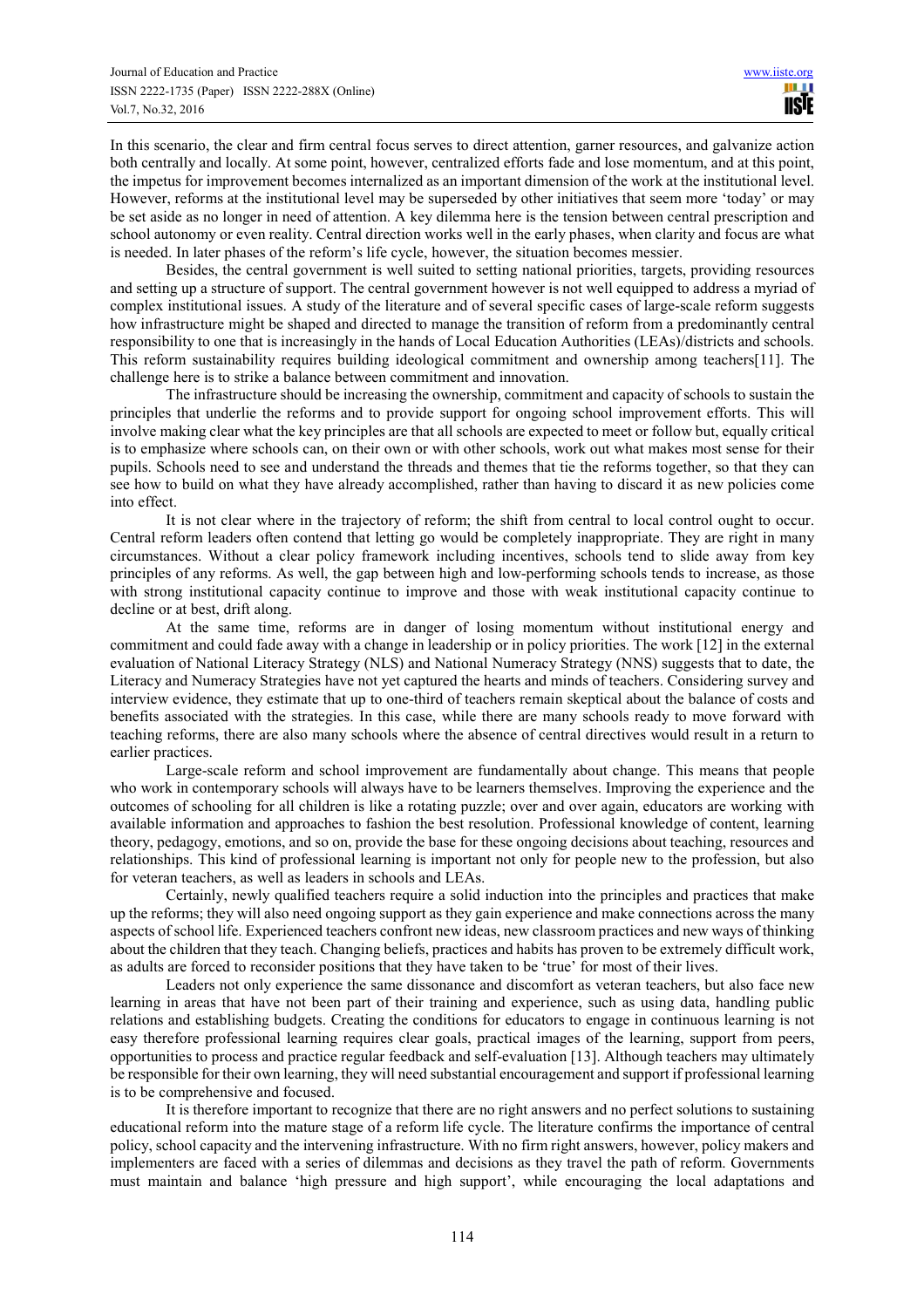innovations that are critical for building a sense of ownership and extending the reform in the service of learning for pupils.

Building professional communities of practice as highlighted in the study[2] could be taken as another institutional dynamic of educational reform that if ignored can undermine the reform effort. Professional communities of practice, within and across schools, build local ownership, embed reform ideas and broaden the base of leadership. Discussions and planning have the potential to embed the reform vision into the routine practices of the school where teachers and head teachers work together on reform issues. Therefore learning communities can deal with and creatively take charge of change because participants have a collective understanding of where they are going and what is important. They are open to new ideas and can create new ways of working to deal with complex situations.

School networks are one strategy that can be used both by those inside and outside of schools to enhance the positive influences on internal capacity. Traditional professional development is not sufficient to change educational practice in sustainable ways; teachers need professional networks that allow them to interact with each other around problems of practice[14]. Recent comprehensive school reform studies have found that networks and collaboration for teachers within–and especially across–schools are important for successful change [15-17].

Such networks appear to be a way of engaging school-based educators in better directing their own learning, allowing them to side-step the limitations of institutional hierarchies and geographic locations, and encouraging them to work with different kinds of people [18]. Networks of practice are not just groups of teachers getting together for social contact. Citing the results of one of the most extensive studies of networks, identified the following five 'key' ingredients of effective networks[18]: a strong sense of commitment; a sense of shared purpose; a mixture of information sharing and psychological support; voluntary participation and equal treatment; and, an effective facilitator.

These criteria are the necessary beginnings of the work of networks. Once such initiatives are in place, the agenda and focus of the meetings will determine how far the group will go in embedding new ideas into their understanding of effective schools. Building functional networks requires expertise and leadership within the infrastructure to provide the critical friendship and facilitation for success. Again, the balance of ownership is an ongoing challenge. True professional networks are not under the direction of the central authority. If they are, such networks will simply become central control, under a new guise.

The systematic and intentional use of classroom assessments as feedback mechanisms, for example, is one of the hallmarks of data-driven classroom improvement[19, 20]. The successful use of data often has less to do with whether measurement systems were developed and more to do with whether the organizations were able to create a culture that valued self-evaluation. This latter organizational capacity is what has been referred to as an 'evaluation habit of mind', a set of beliefs and practices that includes data-driven goal-related inquiry, systematic reflection and planning, and the presence of an evaluation minded culture within each of the schools[6].

# **2. Methodology**

A cross-sectional survey research design was used because it allowed for the collection of data from different groups of respondents and gave greater scope of obtaining large samples, which allowed better generalizations. It was an appropriate method of data collection, not only because surveys are among the most commonly used tools to collect data [21], but also because they permit for a systematic investigation of the phenomenon through the collection of a large amount of data from a diversity of respondents in a relatively short period of time [22-25]. Furthermore, a survey was deemed profitable in this study because it accommodates a variety of methods with a data gathering strategy that can facilitate a qualitative and quantitative understanding of the study problem[23, 25].When applying this design, data is collected using mainly interviews and questionnaires and is often analyzed using descriptive analysis[26]. However, in this particular study, a two-pronged approach of quantitative and qualitative approaches was adopted.

#### **3. Sampling**

The purposive sampling technique used in the selection of the respondents included; Members of Parliament (MPs), Education officers, Policy analysts, SMC & PTA members. Purposive sampling enabled the study to select respondents on the basis of their knowledge about primary education reforms and their experience in managing primary school affairs. According to<sup>[27]</sup> ,purposive sampling enables the study to acquire an in-depth understanding of the study. The four districts were purposively selected from rural and urban areas of the four regions in Uganda.

On the other hand, the simple random sampling technique was used to select Headteachers/School Directors/Deputy Headteachers and Teachers. Random sampling in this respect strengthened the external validity of the study [25]at least at the district and regional levels. Besides, the simple random method facilitates generation of quick responses especially with large samples and allows equal chance and independent chance of being selected for the sample[25, 27]. This facilitates predictions and generalization about the population, on the basis of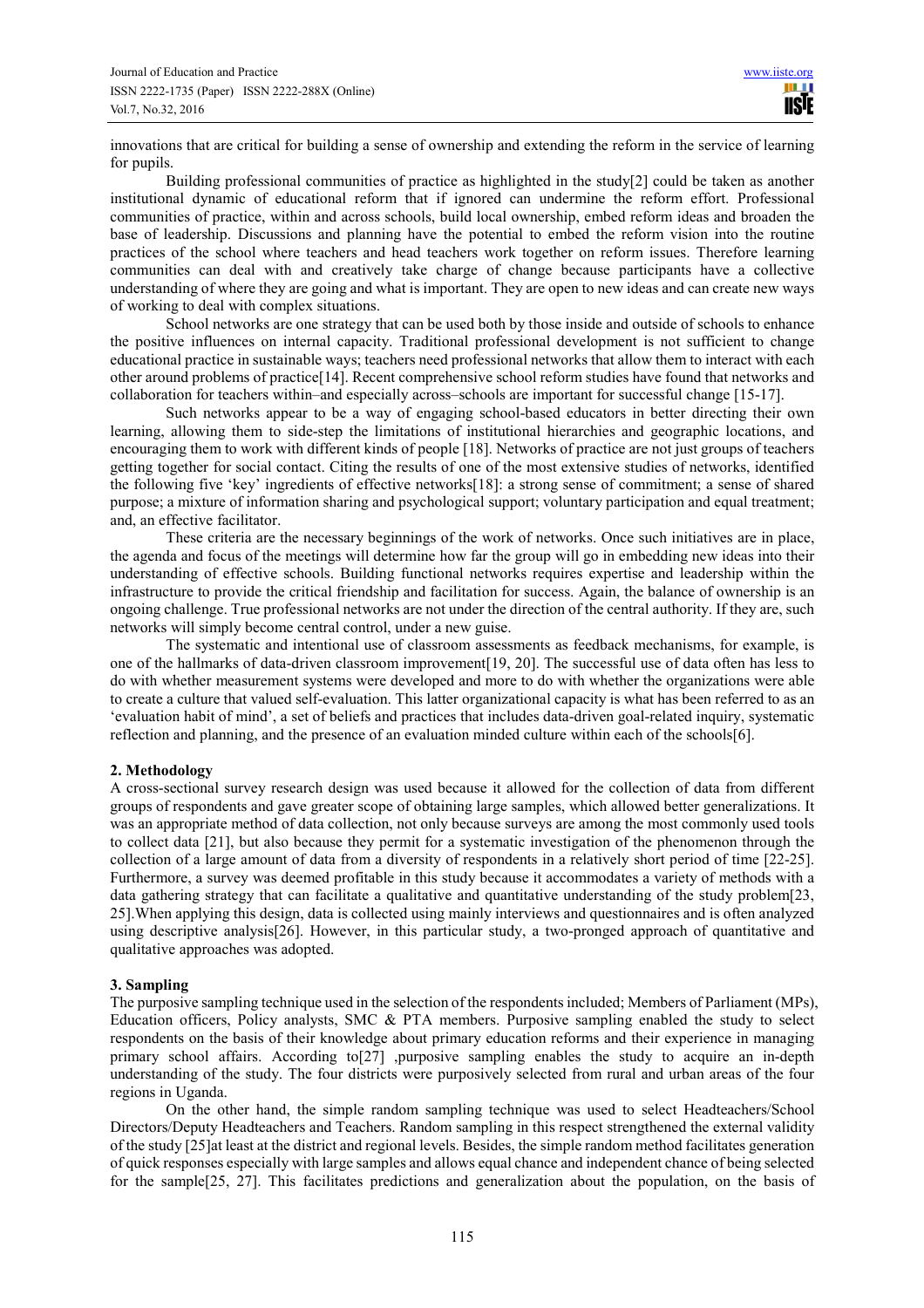statistically valid results [28]Random sample was therefore the best way to obtain representative samples for the study. The sample was based on [29]the table of samples for finite populations.

# **4. Data Analysis**

The data collected in this paper was organized, sorted and interpreted to attach meaning to it [30]. It was collected directly from different schools; the unit of analysis was at the school level, which was the preferred approach when examining school performance [24, 31]. During data collection, careful scrutiny of the captured data was done to ensure consistency, accuracy and completeness of the questionnaire and in-depth interview guides. Later, data was edited, coded and entered into the computer and subsequently analyzed using the Statistical Package for Social Scientists (SPSS). Data was both quantitative and qualitative.

## **5. Results and Discussion**

In principal, the study intended to originate the stakeholders' view around the degree to which institutional dynamics affect the quality of primary education. The results are shown in Table 1.

| <b>Items relating to Institutional Dynamics</b>       | Agree          | Not sure    | $\ldots, \ldots,$<br><b>Disagree</b> | Mean | Std.             |
|-------------------------------------------------------|----------------|-------------|--------------------------------------|------|------------------|
|                                                       | (n/9/6)        | (n/9/6)     | (n/%)                                |      | <b>Deviation</b> |
| Curriculum is followed in the school                  | 342 (95%)      | $4(1.1\%)$  | $15(4.1\%)$                          | 4.63 | .581             |
| Assessment of learners is carried out                 | 340 (94.1%)    | $1(0.3\%)$  | $20(5.5\%)$                          | 4.44 | .739             |
| Course content is followed                            | 340 (94.1%)    | $2(0.6\%)$  | $19(5.3\%)$                          | 4.17 | .754             |
| Subject composition is considered                     | 323 (89.5%)    | $3(0.8\%)$  | $35(9.7\%)$                          | 4.15 | .891             |
| Teaching methods are applied/varied                   | 280 (77.5%)    | $5(1.4\%)$  | 76(21%)                              | 3.88 | 1.013            |
| In-service Teacher training is conducted              | 279(77.2%)     | $2(0.6\%)$  | $80(22.1\%)$                         | 2.86 | 1.119            |
| Teaching aids are provided                            | 258 (71.5%)    | $28(7.7\%)$ | $75(20.8\%)$                         | 3.59 | 1.157            |
| Gender balance is considered                          | 302(84%)       | $3(0.8\%)$  | $56(15.5\%)$                         | 2.86 | 1.186            |
| Academic excellence is highly emphasized              | 325 $(90.1\%)$ | $2(0.6\%)$  | $34(9.4\%)$                          | 4.32 | .896             |
| The<br>school<br>environment<br>learning<br><b>1S</b> | 338 (93.6%)    | $1(0.3\%)$  | $22(6.1\%)$                          | 4.17 | .874             |
| conducive                                             |                |             |                                      |      |                  |

**Table 1: Extent to which institutional dynamics affect the quality of primary education** 

*Source*: Primary data

Table 1 shows that out of the 361 respondents, 342(95%) agreed that curriculum is followed in the school, while 15 (4.1%) disagreed and  $4(1.1\%)$  where not sure. These discoveries specify that majority of the respondents agree that if curriculum is followed in the school this would eventually lead to quality education. In respect to assessment of learners if it is carried out effectively this shall yield quality education, majority of the respondents 340(94.1%) agreed, only 1(0.3%) was not sure, and 20(5.5%) disagreed. These outcomes show that assessment of learners affects the quality of education very much and therefore the reformers have to pay close attention to its designing.

As for considering the course content  $340(94.1\%)$  agreed, only  $2(0.6\%)$  were not sure, and  $19(5.3\%)$ disagreed. The results illustrates that the magnitude and substance of the course (syllabus content) is of prominence in determing the quality of primary education. The findings in Table 1 further disclose that 323(89.5%) respondents agreed that subject composition (subjects offered for instance maths, English, science and others) matters and if considered and varied this would enhance the quality of education. Whereas 3(0.8%) where not sure and 35(9.7%) disagreed. The results on subject composition shows that the variety of subjects offered, theoretically and practically shall contribute to the quality of primary education.

Regarding the teaching methods that are applied or varied in the classes, results indicate that, 280(77.5%) respondents agreed that teaching methods and their variation do affect quality of primary education, whereas 76(21%) respondents disagreed and only 5(1.4%) respondents were not sure. These discoveries reveal that if teaching methods are applied and varied to avoid monotony, this keeps the learner and teacher interaction interesting and therefore contributes to the quality of education. On the aspect of conducting in-service training for teacher's 279(77.2%) respondents agreed that in-service training affects quality of primary education, 2 (0.6%) respondents were not sure, and yet 80(22.1%) respondents disagreed. The results show that there's an effect on the in-service training of teachers and the quality of primary education. Meaning that if teachers receive re-fresher courses the quality of education is enhanced and if not this affects the quality negatively.

In regard to teaching aid being provided 258(71.5%) respondents agreed that teaching aids affects quality of primary education,  $28(7.7%)$  respondents were not sure and  $75(20.8%)$  respondents disagreed. These findings demonstrate that education managers appreciate the availability of teaching aids and its effect on the quality of education. Therefore in schools were teaching aid is provided or improvised by the teachers the quality of primary education is enhanced. On the feature of considering Gender mainstreaming in schools 302(84%) respondents agreed, 3(0.8%) were not sure, plus 56(15.5%) who disagreed. The outcome shows that gender issues, gaps, or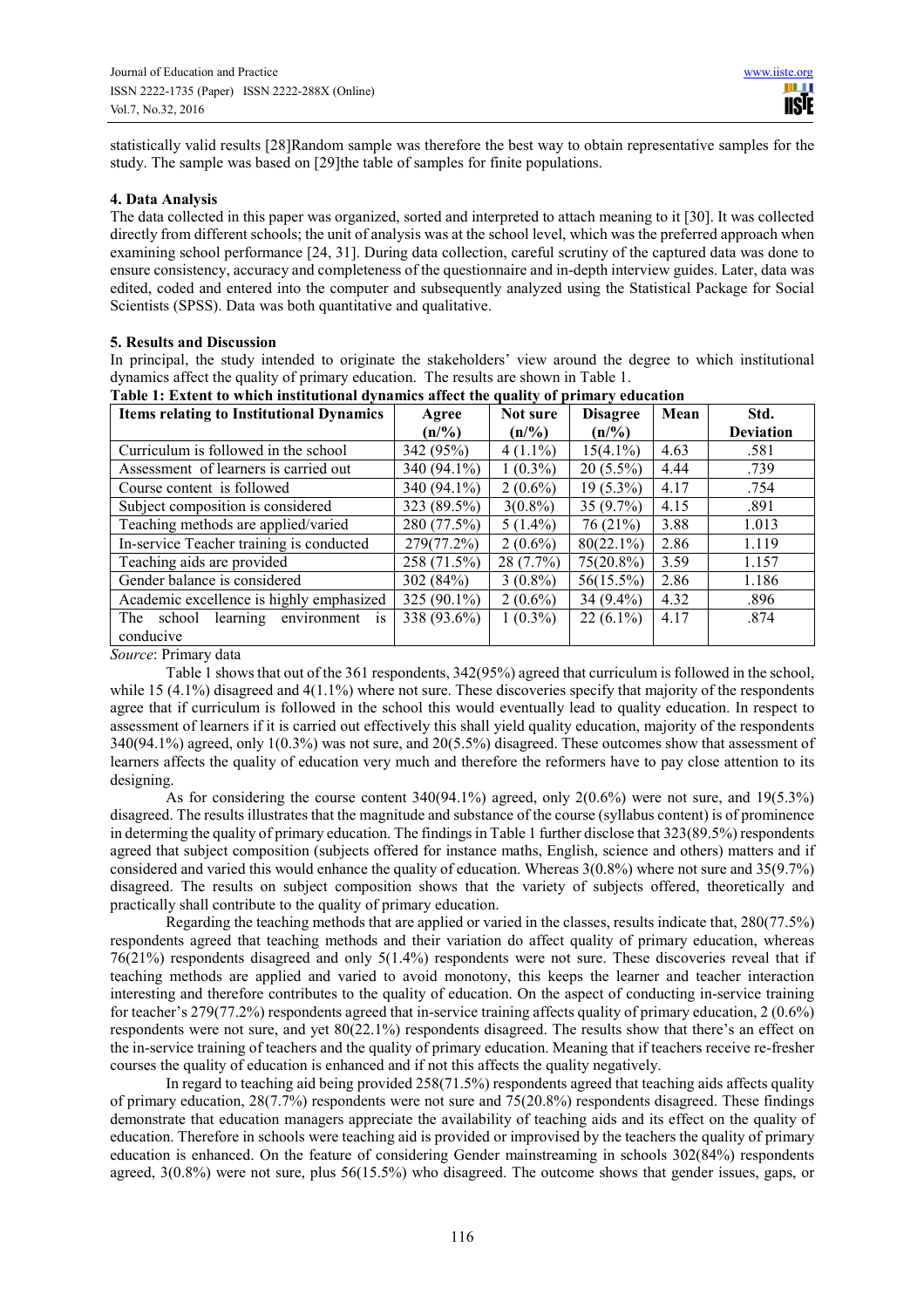inequalities are barriers to quality education, therefore mainstreaming gender and balancing of gender issues in schools greatly contributes to quality of primary education.

The high emphasis on academic excellence was endorsed by 325(90.1%) respondents who agreed, 2(0.6%) where not sure, and  $34(9.4\%)$  disagreed. The result displays that if high emphasis in a school is put on academic excellence the quality of primary education is boosted with excellent grades. As for the school's learning environment being conducive 338(93.6%) respondents agreed, 1(0.3%) respondents were not sure, 22(6.1%) and respondents disagreed. This discovery reveals that a conducive learning environment affects the attitude of the learners which ultimately affects the quality of the education.

Overall, results in Table 1 show that among all the items that were used to assess respondents' views on institutional dynamics and their effect on the quality of primary education, approved curriculum being followed in school, (M=4.64; SD =.580) and carrying out effective assessment of learners' (M=4.44 and SD = .739) registered the highest number of respondents indicating agreement. This therefore means that the curriculum and assessment of learners' have a paramount influence on education reforms and consequently, on the quality of primary education.

During interviews, the study sought to establish how the curriculum is followed and implemented in school, and how this effects the quality of Education. One respondent noted that the curriculum did not cater for a multilingual class, which implied that some learners, especially in the lower classes, might miss out on the learning experience. Yet another respondent stated that some teachers thought that teaching in mother languages affected performance in the upper sections and had retarded children's performance.

To make emphasis on the teaching of mother tongue, one other officer pointed out that;

 *''….the children fail PLE because they are taught in local languages, yet PLE is set in English. In many cases, due to limited knowledge of English, they fail to interpret questions.'' This clearly shows how ignoring the influence of institutional dynamics can undermine an otherwise well-intentioned curriculum reform.*  And yet another added;

*"The teacher's on the other-hand can make or injure the school curriculum; consequently their competence and quality such as qualification, experience, attitude and personality for enhanced services provision needs to be evaluated by the school authority consistently, so that pupils academic performance won't be endangered.* 

In regard to, whether assessment of learners is carried out, various responses were generated where one respondent observed, that majority of the teachers complained about the large number of learners in the class-rooms, which stretched the teachers' ability to manage the classes effectively.

*"One respondent reported that learners did not like undertaking exams due to the government's policy of automatic promotion. According to this respondent, an effective assessment system of learners' achievements by teachers should include giving exercises and homework to pupils. Yet this was not possible for large classes. As a result, teachers did not cater for individual differences and in most cases not all learners' work got marked by teachers.* 

The study further established that given the circumstances, the main assessment strategies were tests, which rendered the idea of continuous assessment almost impossible. Besides, the idea of continuous assessment was not fully grasped by the teachers. Even in cases where some teachers made attempts at continuous assessment, keeping assessment records was poor.

And another respondent added;

*"The important role of teachers in the assessment process is unquestionable. Teachers have been said to have a lot of effect on their assessment practices. Teachers should have and apply explicit assessment skills and capabilities that can be reflected in their pupil's performance in the subject they teach, in which the pupils will be able to make connection between what is taught in school and its assessment in real life problem solving.* 

Explaining further whether course content is followed and its effect on the quality of education, many respondents had serious misgivings about introducing English as a media of instruction in Primary Four. The reasoning was that many learners could not cope even up to the time they reached P7 (Primary Seven). This issue was cited as the major reason why many pupils in Government-aided schools were failing Primary Leaving Exams, since the exams were set in English. The study also observed that some teachers had poor writing skills and many relied on teacher-centered methods of instruction. Further observation, especially of upper classes, depicted low levels of reading and writing in the English language. Learners had difficulty to comprehend written texts or to express themselves in writing. One respondent made the following comment:

*''It is clear that the writing and reading skills of most pupils are poor because pupils are not adequately taught and even UNEB examiners comment about it. This is unfortunate because it seriously undermines all the curriculum reforms which means the quality of primary education will not improve.''* 

Further probing revealed that even PTA members agreed that the above elements of institutional dynamics had an effect on the quality of primary education. They, however, expressed disappointment about the lack of the reforms to promote the quality of education in the country. Many were of the view that the reforms had not improved pupil performance and it had not imparted the skills that the children needed to be productive members in the society.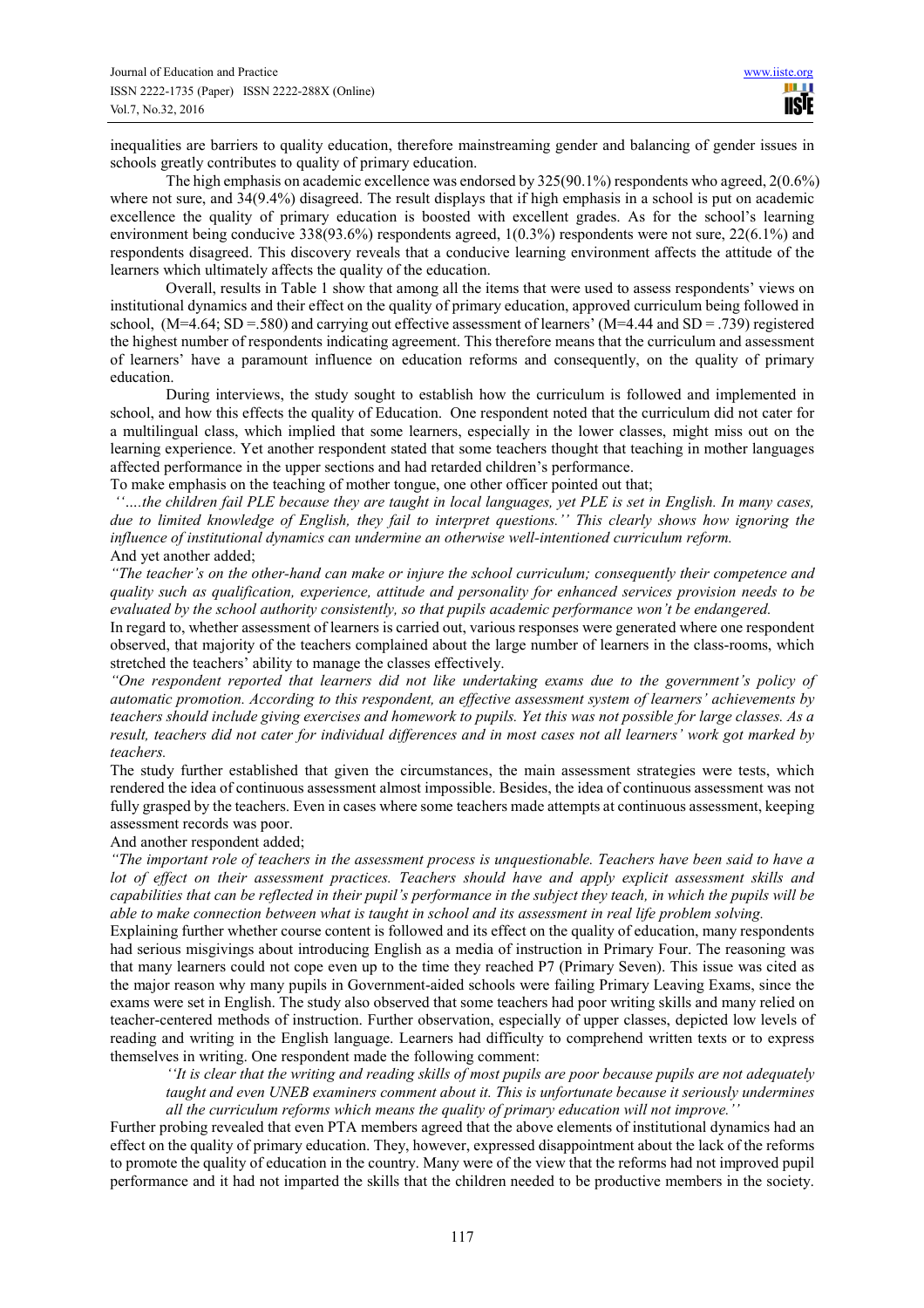Parents too looked at reforms such as the new curriculum as one that would instead retard their children's learning capacity. Some people had even adulterated the popular slogan "*Bonna Basome*" (Education for All) into *"Bonna Bakone" (with* ugly connotations of cooking food that does not get ready)*,* to transmit the message that the education reforms have not yielded the desired results.

When asked about the teaching methods commonly used with the aim of enhancing quality in primary schools in the region one of the respondents said*,* 

*"That any good teacher knows that all learners don't learn in the same way. Therefore it's common for a class of learners to be at a variety of levels in any particular subject. Teachers need to use different teaching methods in order to reach all pupils effectively". (October 2012)* 

Another responded added;

*"The first step to selecting a teaching method is to assess the learners. This assessment can be formal and informal. Formal assessments include regular tests, from the curriculum used or teacher generated tests. These can give a teacher an idea of the previous instruction that the schoolchildren have received as well as their academic level". (October 2012)* 

Yet another emphasized;

*"Once you have evaluated the learners, then the teacher needs to plan for different teaching approaches. The young ones need more engaging, hands on strategy, in order to learn effectively. Cooperative learning is yet another teaching method that is considered very effective when done correctly. With cooperative learning pupils are organized in small clusters by ability". (November 2012)* 

Commenting about in-service training of teachers, an officer from the Central region was of the view that teacher development programmes like training and refresher courses facilitate quick adoption of the reforms since teachers are the implementers of education reforms*.* 

*"He said, ''A teacher is an agent of change and to some extent influences some school programmes through fellow teachers, pupils, parents and non-teaching staff.'' (November 2012)* 

It was, however, established that the in-service training of teachers was not exhaustive and limited efforts had been made to give teachers more refresher courses or conduct regular Continuous Professional Development (CPD) programmes for teachers to ensure that the curriculum was understood by everyone.

Yet another one said,

*"That there was minimal effort by government to take care of teacher training; a situation that created huge gaps in terms of teachers' awareness about the reforms, as well as their capacity to implement the reforms, right from the teacher training institutions". (October 2012)* 

To emphasize on the aspect of in service training, another respondent answered;

*''It is disturbing that in this time of changes, government does not take the trouble to train all the serving teachers. Even with the training that has been done, few teachers were trained, which makes the delivery of the new curriculum to pupils a problem. Some teachers have inadequate knowledge of the new curriculum, yet they are expected to deliver it to the learners'' (October 2012)* 

In probing further,

*Another respondent noted that while in-service teacher training was key to quality education, the idea of training teachers during the school term meant that some learners would have to miss lessons. (October 2012)* 

When the respondents were asked about availability of teaching aids and its effect on quality of education and why teachers did not improvise by creating some teaching aids using available material, one respondent from the Northern region said;

*''We are not motivated enough to consider improvising, and besides, we do not even have the resources required to do so. Textbooks and other reference books are also not available, which makes our work really complicated.'' (November 2012)* 

Respondents reported that schools received little funds, which made it difficult to supply enough learning materials. Many of them observed that while pupils were eager to learn, the learning aids were not enough, yet making instructional materials by teachers would take a lot of teachers' time, and take a toll on the actual teaching time given to the learners.

Explaining how considering gender balance in the school affected the quality of education, one respondent from the Eastern region observed;

*"That increasing attention has been given to the importance of achieving gender equality in education. To date, however, most efforts have focused on addressing gender parity-an equal number or proportion of girls and boys accessing educational opportunities. (November 2012)*  Yet another one said;

*"One of the key impediments to achieving gender equality in education is that it cannot be addressed in a vacuum, rather, educational institutions are products of inequalities that exist in larger societies". (October 2012)* 

This was supported by another who responded that;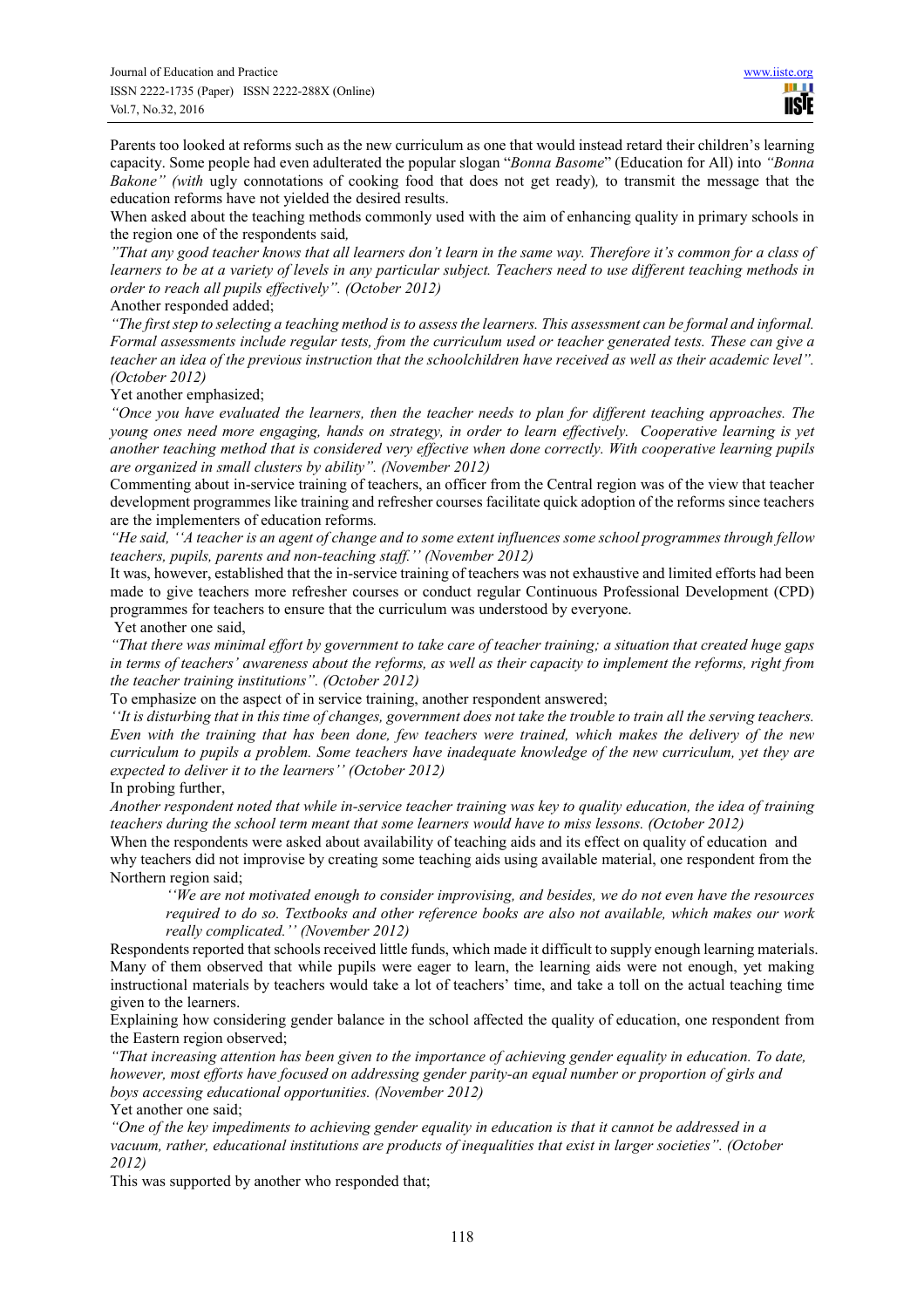*"Educational establishments are formed by the communal forces that propagate gender-based perception; yet, they can also be important apparatuses to effect great transformation throughout a community or social context. Behaviors and beliefs formed in schools and educational organizations can have a permanent effect on gender relations in society".* 

In one of the interviews when asked how emphasizing academic excellence affect quality of education a respondent from the central region, observed that;

*"Excellence in early childhood education and the demand for early childhood care and education programs continues to increase not only in response to the growing demand for out of home childcare but also in recognition of the critical importance of educational experiences during the early years". (October 2012)* Yet another one added,

*"We must develop an integrated system of early childhood care and education that includes comprehensive approaches that directly involve families and communities in program, implementation and evaluation". This respondent noted that high quality early experience's make a difference in children's lifelong academic and social success. (November 2012)* 

In regard to, whether a conducive school learning environment has an effect on the quality of education, one respondent observed: Many schools did not have enough seats for the learners, with many pupils sitting on the floor, pieces of woods, bricks and pieces of cloth. One respondent noted that pupils wrote poorly because they did not have enough seats. All stakeholders were concerned about lack of mid-day meals at schools where teachers and learners went without lunch. Such an un-conducive school environment, according to many respondents, promoted absenteeism, lack of concentration, and low motivation to study. This issue was compounded by poor home background of learners, poor facilities at home such as shelter, utilities, medical care, poor feeding, persistent sickness, poor mental development, and low income which made it difficult to provide the necessary learning resources. As a result, there was low achievement in class, which affected the quality of primary education. One policy maker from the western region made the following observation:

*''…while children are required to attend school every day, there is no serious learning at most of the UPE schools…how do you expect young children to learn on empty stomach?...children sit on the dusty floor, have no books and teachers are not any better…if government really means to give children education, it should start by making the school environment attractive to the children like the situation is in private schools…'' (October 2012)* 

It was also established that the school environment lacked programmes that could meet the needs of children living with HIV/AIDS, yet such children were extremely delicate and needed to be given extra care at school given that their immunity was deficient. The schools had no programmes to assist orphans or even facilities for special needs pupils. Such issues depicted gaps in the design of the education reforms which affected the quality of primary education*.* 

*Commenting about children living with HIV/AIDS, one respondent in the Eastern region had this to say: ''yes we have HIV positive pupils but what can we do? Sometimes NGOs help some sick children but for us, we just send them home.'' (October 2012)*

To establish the strength and direction of the relationship between institutional dynamics and quality of primary

| education, a Pearson Correlation analysis was conducted. Results of the analysis are presented in Table 2. |                     |                        |                           |  |  |  |  |
|------------------------------------------------------------------------------------------------------------|---------------------|------------------------|---------------------------|--|--|--|--|
| Table 2: The relationship between institutional dynamics and quality of primary education                  |                     |                        |                           |  |  |  |  |
|                                                                                                            |                     | Institutional dynamics | Quality primary education |  |  |  |  |
| Institutional dynamics                                                                                     | Pearson Correlation |                        | $.453***$                 |  |  |  |  |

|                                                              |                     | Institutional dynamics | Quality primary education |  |  |  |  |
|--------------------------------------------------------------|---------------------|------------------------|---------------------------|--|--|--|--|
| Institutional dynamics                                       | Pearson Correlation |                        | $.453**$                  |  |  |  |  |
|                                                              | $Sig. (2-tailed)$   |                        | .000                      |  |  |  |  |
|                                                              |                     | 361                    | 361                       |  |  |  |  |
| Quality primary education                                    | Pearson Correlation | $.453***$              |                           |  |  |  |  |
|                                                              | $Sig. (2-tailed)$   | .000                   |                           |  |  |  |  |
|                                                              |                     | 361                    | 361                       |  |  |  |  |
| **. Correlation is significant at the 0.01 level (2-tailed). |                     |                        |                           |  |  |  |  |

*Source: Primary data*

Results in the Table 2 indicate that there is a significant positive relationship between institutional dynamics and quality primary education as given by the coefficient of correlation **.453\*\*** Therefore the null hypothesis was rejected and the research hypothesis that there's a significant effect of institutional dynamics of education reform on the quality of primary education was affirmed (upheld). This means that a positive relationship exists between assessment methods, teaching methods, teaching aids, academic excellence and the quality of primary education. A high correlation, however, does not imply causation. A simple regression analysis was therefore conducted to establish the degree to which institutional dynamics predict (explain) quality of primary education below in Table 3 are the results.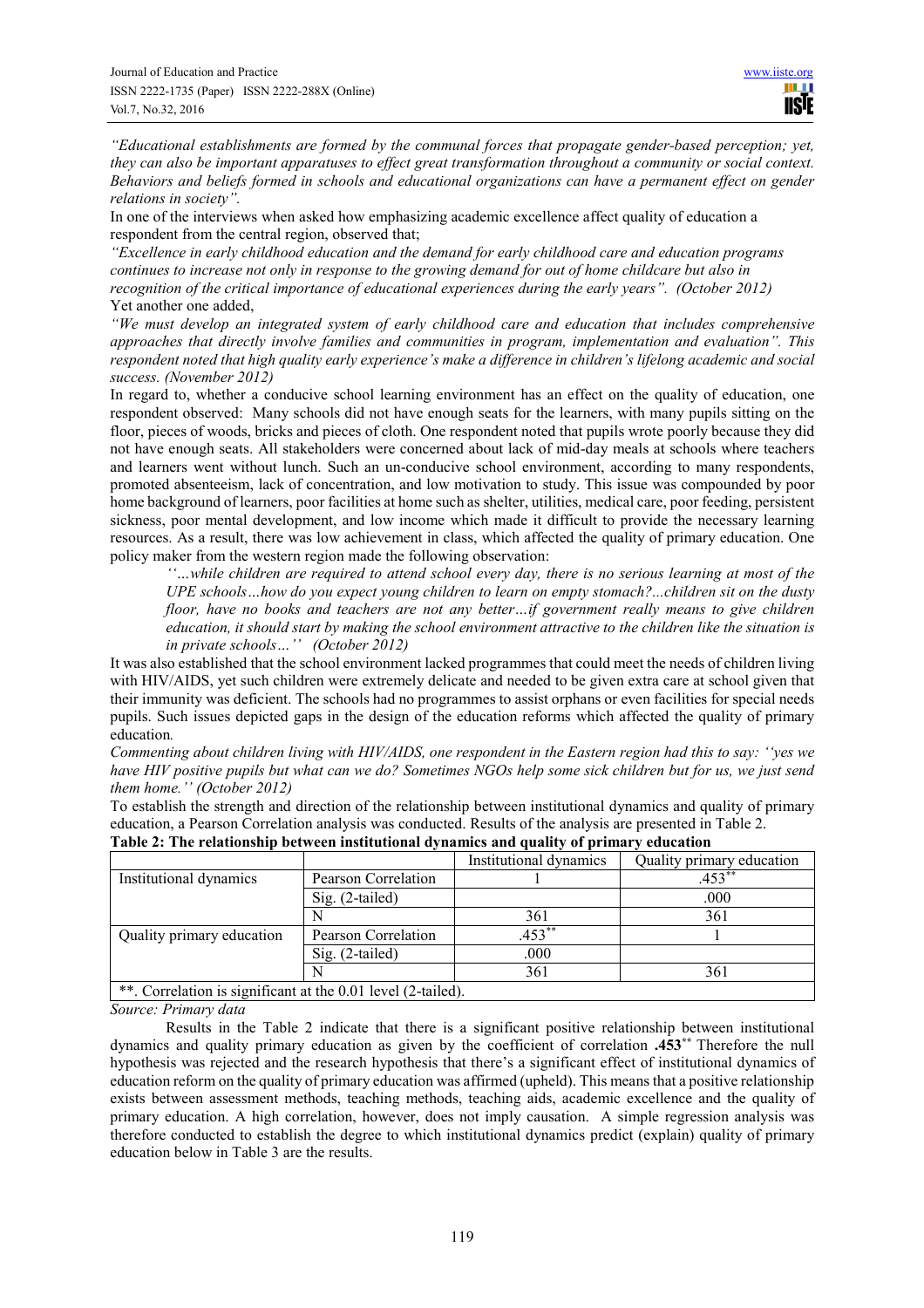# **Table 3: Regression model results, showing the effect of institutional dynamics on the quality of primary education**

| <b>Model Summary</b> |                                                   |        |          |            |                          |        |     |     |        |
|----------------------|---------------------------------------------------|--------|----------|------------|--------------------------|--------|-----|-----|--------|
| Model                |                                                   |        | Adjusted | Std. Error | <b>Change Statistics</b> |        |     |     |        |
|                      |                                                   | Square | R Square | of the     | R Square                 |        | df1 | df2 | Sig. F |
|                      |                                                   |        |          | Estimate   | Change                   | Change |     |     | Change |
|                      | .453 <sup>a</sup>                                 | 205    | 203      | .385       | .205                     | 21.809 |     | 359 | .000   |
|                      | a. Predictors: (Constant), institutional dynamics |        |          |            |                          |        |     |     |        |

# *Source: Primary data*

The results in the above table indicate that institutional dynamics explain 20.5% variation in the quality of primary education and the rest of the variation could be attributed to other factors. This means that the institutional dynamics account for 20.5% of the variations in the quality of primary education. Therefore, if institutional dynamics were considered, the quality of primary education would improve by 20.5%, and if they were ignored, quality of education would decline by the same percentage. It was therefore established that institutional dynamics of education reforms affect the quality of Primary Education. However, analysis of quantitative and qualitative data shows that failure to adequately address the institutional dynamics of education reforms had rendered the reforms ineffective in improving the quality of primary education.

# **Effect of institutional dynamics on the quality of primary education**

In addition, the study employed the regression analysis to establish the effect of institutional dynamics on the quality of primary education. This was done in a way that shows the views of the different respondents in terms of how they considered the effect of institutional dynamics on the quality of primary education, as shown in Table 4 below:

**Table 4: Regression analysis showing the effect of Institutional dynamics and quality of primary education**  In assessing the effect of institutional dynamics, various items were considered. These included; Education curriculum, Learners' assessment, Course content, Subject composition, Teaching methods, teacher training programmes, Teaching aids, Gender balance, Academic excellence, Academic excellence, and a conducive academic learning environment as shown in Table 4 below.

| <b>Institutional Dynamics (Elements)</b>                         |      | <b>Unstandardized</b><br><b>Coefficients</b> | <b>Standardized</b><br><b>Coefficients</b> | t     | Sig.                 |
|------------------------------------------------------------------|------|----------------------------------------------|--------------------------------------------|-------|----------------------|
|                                                                  | B    | <b>Std. Error</b>                            | <b>Beta</b>                                | B     | Std.<br><b>Error</b> |
| (Constant)                                                       | .730 | .104                                         |                                            | 7.051 | .000                 |
| Education curriculum followed                                    | .176 | .030                                         | .276                                       | 5.923 | .000                 |
| Learners' assessment is carried out                              | .111 | .035                                         | .157                                       | 3.158 | .002                 |
| Course content is covered                                        | .042 | .035                                         | .058                                       | 1.211 | .227                 |
| Subject composition is considered                                | .082 | .029                                         | .137                                       | 2.839 | .005                 |
| Teaching methods followed                                        | .044 | .020                                         | .100                                       | 2.178 | .030                 |
| There are teacher training programmes<br>in the school           | .105 | .024                                         | .207                                       | 4.360 | .000                 |
| Teaching aids are provided to teachers<br>in the school          | .021 | .015                                         | .068                                       | 1.455 | .147                 |
| Gender balance is considered in the<br>school                    | .007 | .010                                         | .031                                       | .670  | .503                 |
| Academic excellence is highly<br>emphasized                      | .041 | .029                                         | .067                                       | 1.419 | .157                 |
| The school provides a conducive<br>academic learning environment | .036 | .032                                         | .052                                       | 1.121 | .263                 |

*Dependent Variable: Quality* 

*Source: Primary data* 

Table 4 shows that the curriculum affects the quality of primary education (Beta =  $0.276$ , Sig. =  $0.000$ ); assessment featured prominently (Beta=  $0.157$ , Sig. =  $0.002$ ); subject composition at Beta of 0.137 and a corresponding significance value of 0.005; teaching methods followed at  $(B=0.100, Sig. =0.030)$ ; and, teacher training programmes at  $(B=0.207; Sig = 0.000)$ .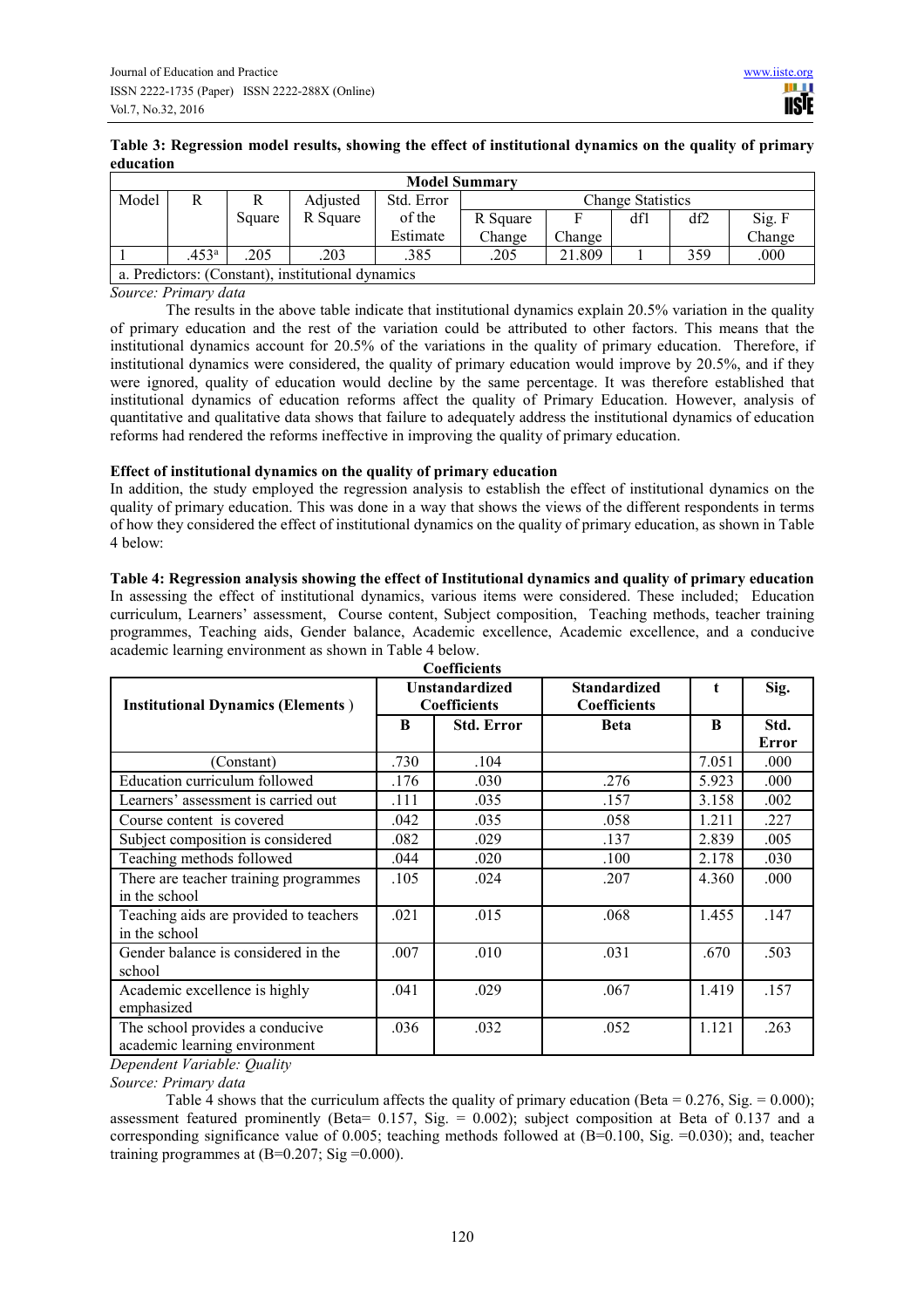#### **Table 5: Analysis of variance (ANOVA)**

|                                                   |                                                  |                | <b>ANOVA</b> <sup>b</sup> |             |        |                   |  |  |
|---------------------------------------------------|--------------------------------------------------|----------------|---------------------------|-------------|--------|-------------------|--|--|
| Model                                             |                                                  | Sum of Squares | Df                        | Mean Square |        | Sig.              |  |  |
|                                                   | Regression                                       | 6.838          |                           | 6.838       | 21.809 | .000 <sup>a</sup> |  |  |
|                                                   | Residual                                         | 112.563        | 359                       | .314        |        |                   |  |  |
| 119.402<br>360<br>Total                           |                                                  |                |                           |             |        |                   |  |  |
| a. Predictors: (Constant), institutional dynamics |                                                  |                |                           |             |        |                   |  |  |
|                                                   | b. Dependent Variable: quality primary education |                |                           |             |        |                   |  |  |

*Source: Primary data*

The results in Table 5, above shows the F statistics, as well as degrees of freedom (df), sum of squares, mean square, and a p value, which indicates the probability that the null hypothesis is correct. From the table,  $F =$ 21.809, the degree of freedom (df) = 1, p = 0.000 <.05. Since the P value is less than 0.05, the null hypothesis is rejected, implying that the results are statistically significant. Therefore, the hypothesis that institutional dynamics significantly affect the quality of primary education is accepted. Further analysis was done using the regression model summary, as shown below:

#### **Table 6: Table of Coefficients**

| Coefficients <sup>a</sup> |               |                |              |              |        |                          |       |                |  |
|---------------------------|---------------|----------------|--------------|--------------|--------|--------------------------|-------|----------------|--|
| Model                     |               | Unstandardized |              | Standardized |        | Sig.<br>95.0% Confidence |       |                |  |
|                           |               |                | Coefficients | Coefficients |        |                          |       | Interval for B |  |
|                           |               |                | Std.         | <b>Beta</b>  |        |                          | Lower | Upper          |  |
|                           |               |                | Error        |              |        |                          | Bound | Bound          |  |
|                           | Constant)     | .002           | .096         |              | 10.415 | .000                     | .981  | 1.276          |  |
|                           | institutional | .489           | .051         | .453         | 9.629  | .000                     | .138  | .338           |  |
|                           | dynamics      |                |              |              |        |                          |       |                |  |

## a. Dependent Variable: quality primary education

# *Source: Primary data*

The regression coefficient in table 6 shows a standardized coefficient Beta of 0.453, which further confirms the earlier correlation results. The significance value 0.000, shows that the results are statistically significant, implying that institutional dynamics do significantly affect the quality of primary education. Thus, quantitative and qualitative results are consistent in confirming that institutional dynamics on education reforms significantly affect quality of primary education.

#### **6. Conclusion**

Findings on education curriculum showed that it significantly affected the education reforms and quality of primary education. The education curriculum is a key determinant of what is actually taught in the class and it sets the trend for effective teaching and learning. When teachers, who are the curriculum implementers, adhere to what is spelled in a given curriculum, they deliver to the learners the necessary knowledge and skills for effective learning, which is the essence of what quality education implies.

Findings also showed that the kind of assessment carried out on the learners can affect education reforms and quality of primary education. Conducting assessments is a key measure of progress attained and it further acts as a measure of achievements for both the learner and the teacher. In addition, it helps to identify areas of weakness and coming up with solutions to them, therefore, contributing to the education reforms and enhancing quality education.

Findings on whether subject composition is considered indicated a significant effect on education reforms and quality of primary education. It should be noted that in most cases, having the curriculum alone, without emphasis on its implementation in terms of subject composition may not necessarily translate into quality education. Effective and logical arrangement of themes in a given subject helps the learners to stay focused and retain more out of their learning experience, which in one way or the other contributes to the education reforms and therefore, quality of primary education. Besides, subject composition also plays a crucial role in terms of delivery and logical flow of the lesson by the teacher.

Finally, availability of teacher training programmes in the school has a significant effect on education reforms and quality of primary education. When teachers are regularly retooled, it helps to keep them afloat with the current trends in education. In addition, it also boosts the morale and confidence of the teachers, who eventually translate their knowledge in terms of effective teaching. Besides, refresher courses help to generate immediate feedback from the teachers, which can be used to inform policy. This can help to improve the reforms and therefore enhance the quality of primary education.